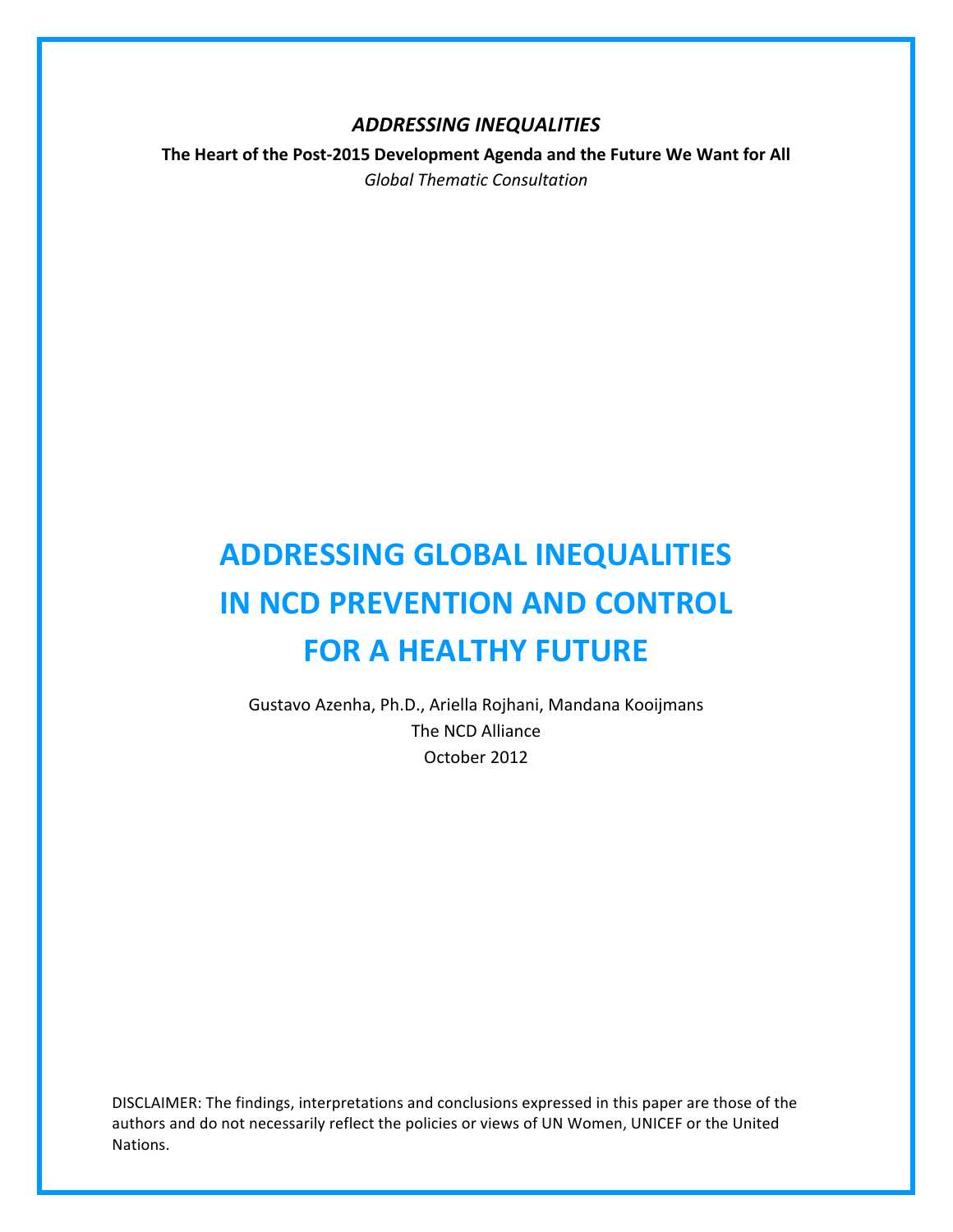## **Summary**

Death and disability from non-communicable diseases (NCDs)—cancer, diabetes, cardiovascular diseases, and chronic lung diseases—are causes and outcomes of social and economic inequalities. Evident within and across countries and at all income levels, stark disparities between and within countries exacerbate poor health outcomes and threaten to negatively impact progress made across all dimensions of human development.

The September 2011 UN High-level Meeting (HLM) and Political Declaration on NCDs established NCDs as "one of the major challenges for development in the twenty-first century."<sup>1</sup> As the global community evaluates the present development framework and begins to conceptualize the post-2015 development agenda, it is imperative to better understand the NCD burden and its equity dimensions, and ensure that the NCD challenge is embraced as an indispensable component of efforts to ensure equitable development.

This consultation provides an essential forum for:

- 1. Discussing the global burden, including the economic impacts of NCDs
- 2. Illustrating how inequalities magnify the already-detrimental effects of widespread exposure to NCD risk factors
- 3. Providing the rationale for including a comprehensive approach to NCD prevention and control in the post-2015 development framework
- 4. Considering priority interventions to address NCDs and inequalities in development frameworks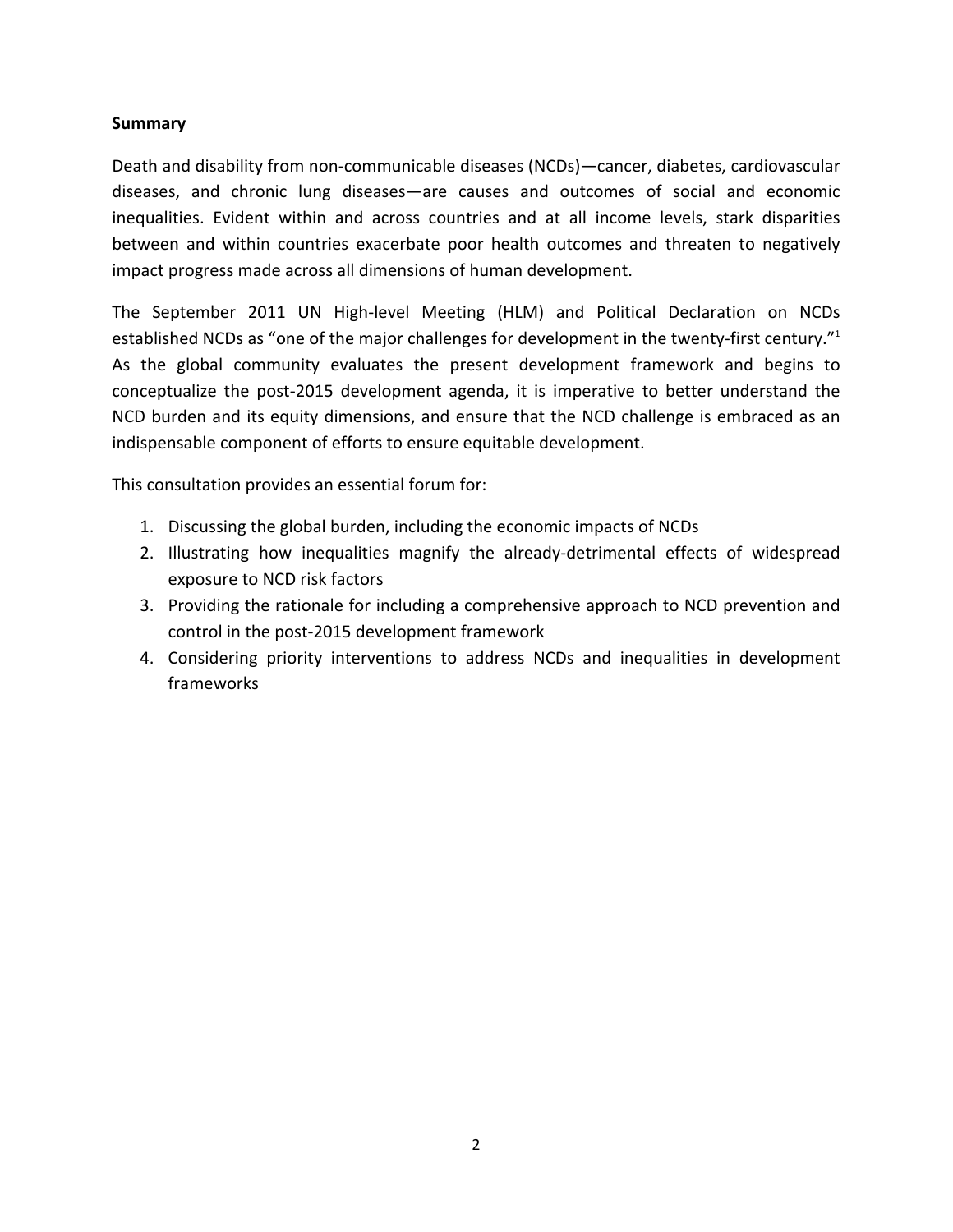#### **The global disease burden**

Non-communicable diseases (NCDs)—primarily cancer, cardiovascular disease, diabetes, and chronic lung disease—are a crosscutting equity issue and a major burden on the world's poor, disproportionately affecting the most vulnerable nations and populations. NCDs are influenced by policies and initiatives across a wide range of sectors (e.g. health, education, environment, and economy) and contribute substantively to global social and economic disadvantages. The growth in global NCD incidence is largely due to increased exposure to the four common NCD risk factors—tobacco use, unhealthy diets, physical inactivity and the harmful use of alcohol as well as expected demographic transitions (e.g. ageing populations, rapid urbanization).

The global health burden attributable to NCDs outpaces many established global health priorities. According to the World Health Organization (WHO), NCDs claim more than 35 million lives each year and account for about 60% of all deaths worldwide.<sup>2,3</sup> NCDs account for 48% of the global health burden as measured in DALYs (disability adjusted life years).<sup>4</sup>

Of the global NCD-attributable deaths, 80% are in low- and middle-income countries (LMICs).<sup>5</sup> In low-income nations, the disease burden in adults (ages 15-59) attributed to NCDs is higher than that for communicable, maternal, and nutritional conditions combined.<sup>6</sup> Globally, NCD deaths are projected to increase by 17% in the next ten years.<sup>7</sup> The growth in the NCD burden is projected to be especially pronounced in LMICs. For instance, NCD deaths are projected to increase by 27% in the African region alone in the next ten years.<sup>8</sup>

In all regions of the world, except Africa, mortality rates are higher for NCDs than for communicable diseases among men and women age 15 to 59.<sup>9</sup> Importantly, NCDs are not just a health burden on the elderly, with 25% of NCDs afflicting those 60 and younger, and 50% afflicting those 70 years and younger.<sup>10</sup> For men, NCD age-standardized death rates are 65% higher in LMICs than in high-income countries. For women, differences between countries in mortality rates are even more pronounced: NCD age-standardized death rates for women are 85% higher in LMICs than in high-income countries.<sup>11</sup>

Patterns of increased incidence and the correlation to national income level are also evident in specific NCDs. For example, the growth in cancer incidence by 2030 is projected to be over twice as high in low income countries (82% growth) compared to high-income countries (40% growth).<sup>12</sup> For diabetes, the number of people with diabetes in LMICs is projected to grow from 291.1 million in 2011 to 457.6 million people in 2030.<sup>13</sup>

## **Impacts on development**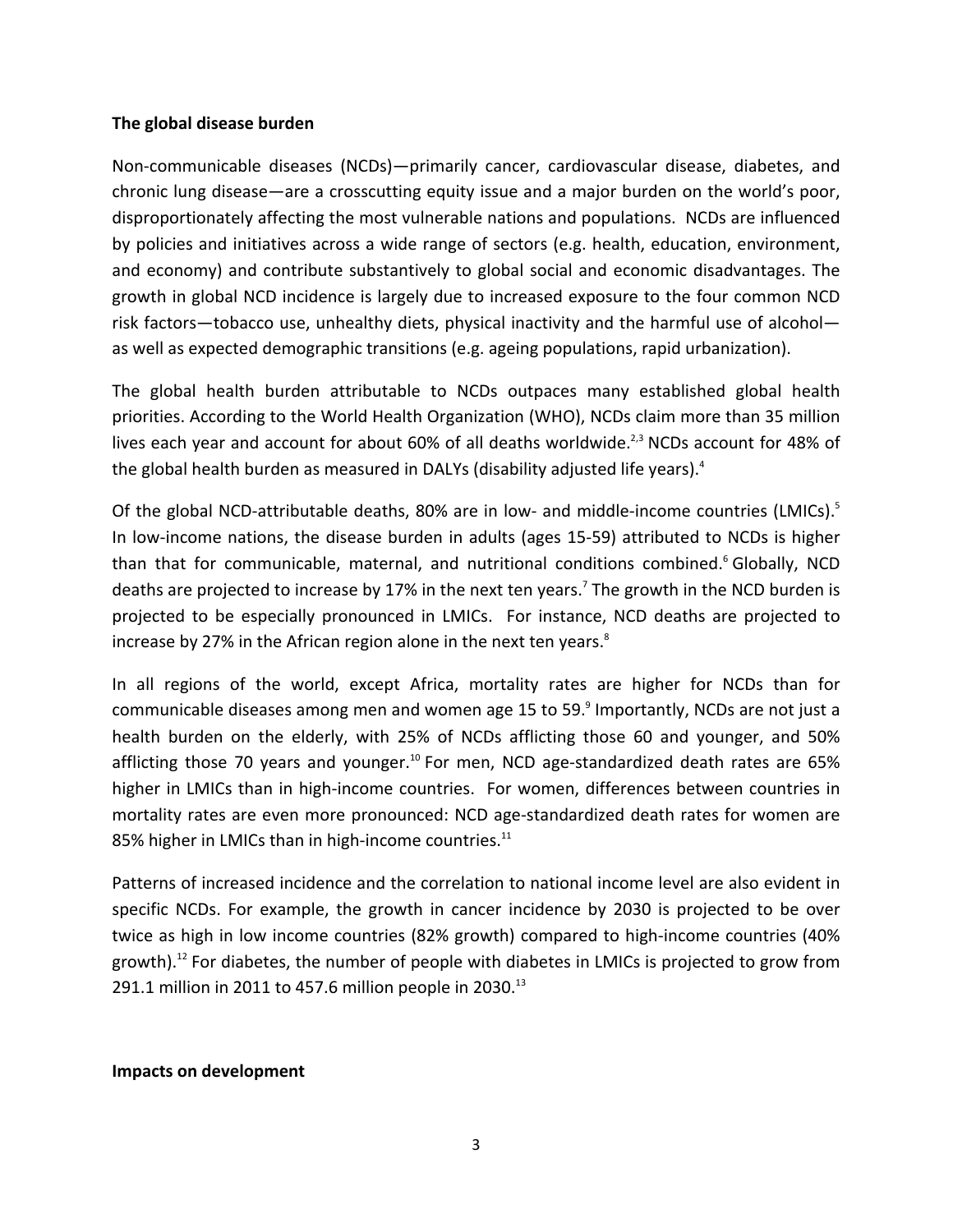While inequities in health in LMICs impact all diseases, they are compounded in the case of NCDs, due to the historical marginalization of NCDs as public health priorities in most LMICs, the tendency to view NCDs as a disease of the affluent, the chronic care needs of NCDs, and the high costs typically associated with NCD screening and treatment relative to many established global health priorities. Meanwhile, the impacts of the NCD burden on global health and human development are projected to expand dramatically in the coming decades—widening health gaps between and within countries, placing added strain on health and economic systems in LMICs, and thereby complicating equitable access to care and the right to health.

NCD prevention and control has been a victim of failures to operationalize the more holistic conception of development articulated in the Millennium Declaration and other global commitments and policies. These limitations of current development frameworks, including the Millennium Development Goals (MDGs) have inhibited the recognition of, appraisal of, and adequate resource mobilization for NCD prevention and control. The neglect of NCDs has also prevented a more thorough and nuanced understanding of the extent of interrelations between the social and economic wellbeing and equity, nutrition, employment, consumption patterns, the environment, and health systems.

NCD prevention and control will diminish the economic burden of NCDs on vulnerable populations and limit the potential economic burden of NCDs on health systems and government social protection resources. As a leading cause of death for women in most countries and a significant social and economic burden on women, preventing NCDs supports gender equity and women's health and empowerment.

A variety of similar and complementary solutions can be applied to both NCDs and other established global health priorities. For example, universal access to affordable medications and treatments—including NCDs and infectious diseases like HIV/AIDS—is urgently needed worldwide. NCD prevention and control can help improve maternal health, by contributing to services for women's health and by improving models of universal access to sexual and reproductive health.

Social protection programs to protect against low incomes and their structural causes, as well as sharp declines in income due to illness, old age, and other contingencies (disasters, market risks etc.) are especially relevant to equitably address the NCD challenge. Moreover, given the 1) links between equity, social determinants, and NCD risk factor exposure; 2) the crosscutting nature of addressing the NCD challenge; and 3) the unique and formidable challenges of chronic care delivery, the stronger incorporation of NCDs within the development agenda provides an important justification for elevating social protection programs and other policies targeting structural inequities within the post-2015 development agenda.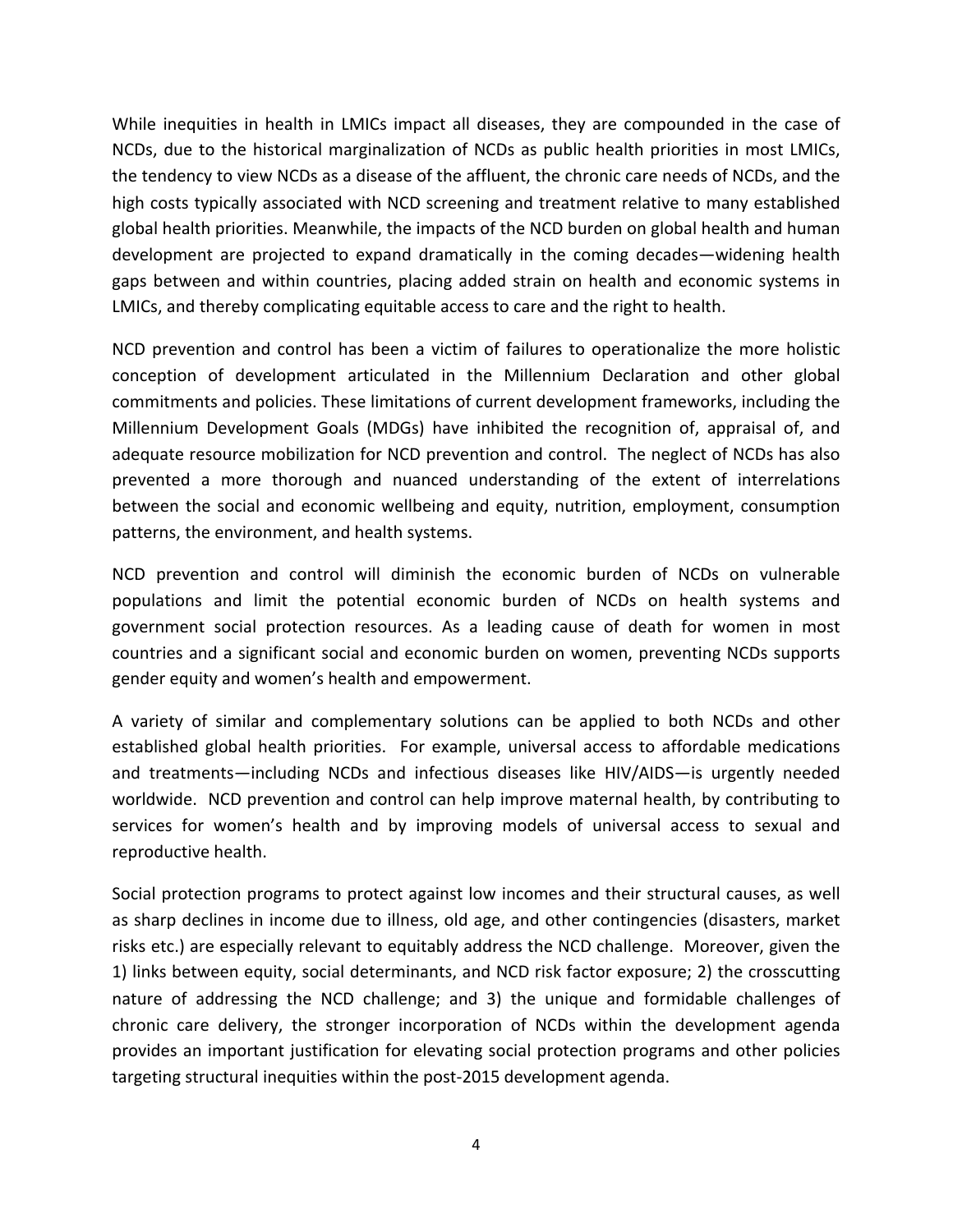#### **The economic burden of NCDs**

In addition to the human catastrophe, NCDs are a major cause of poverty and a barrier to equitable economic development and overall economic stability, posing a severe threat to global, national, and household economies. And with NCDs affecting populations at younger ages in LMICs, the result is longer periods of ill health, early death of the main income earner, and a great loss of the economic productivity that is vital for development.<sup>14</sup>

At the micro level, NCDs can have a devastating economic impact on families—through diminishing household income, impacting un-monetized labor, and/or placing a hefty financial burden for care and indirect costs—with long-lasting effects on the financial status of families and effects that ripple through social networks and communities. For many people throughout the globe, the financial and structural barriers of poverty are too great to surmount, preventing them from seeking preventive services or care at early stages.<sup>15</sup>

For instance, the economic impact of diabetes can be huge, through spending a large proportion of income on care, loss of income or work, or reduced productivity. In India, up to 25% of annual household income is spent on diabetes care; and in 2003, 40-60% of expenditure on diabetes care was paid out of families pockets in Latin America.<sup>16,17</sup>

At the national level, a high proportion of total health expenditures in many low-income countries are spent on private, out-of-pocket payments which has especially significant consequences for NCDs and other chronic conditions.<sup>18</sup>

The World Economic Forum recently highlighted chronic diseases as one of the three greatest risks to the global economy—alongside fiscal crises and asset price collapse—based on a combination of likelihood and severity.<sup>19</sup> NCDs are estimated to cause cumulative economic losses of nearly \$500 billion USD per year, for a total of \$47 trillion USD by 2030. This loss is equivalent to approximately 75% of the 2010 global GDP.<sup>20</sup>

A recent study found that cancer is the disease with the largest global financial impact. This study indicates that the financial impact of death and disability caused by cancer in 2008—not including direct treatment costs—was US\$895 billion, the equivalent of 1.5% of the global  $GDP.<sup>21</sup>$ 

## **Inequities in exposure to NCD risk factors**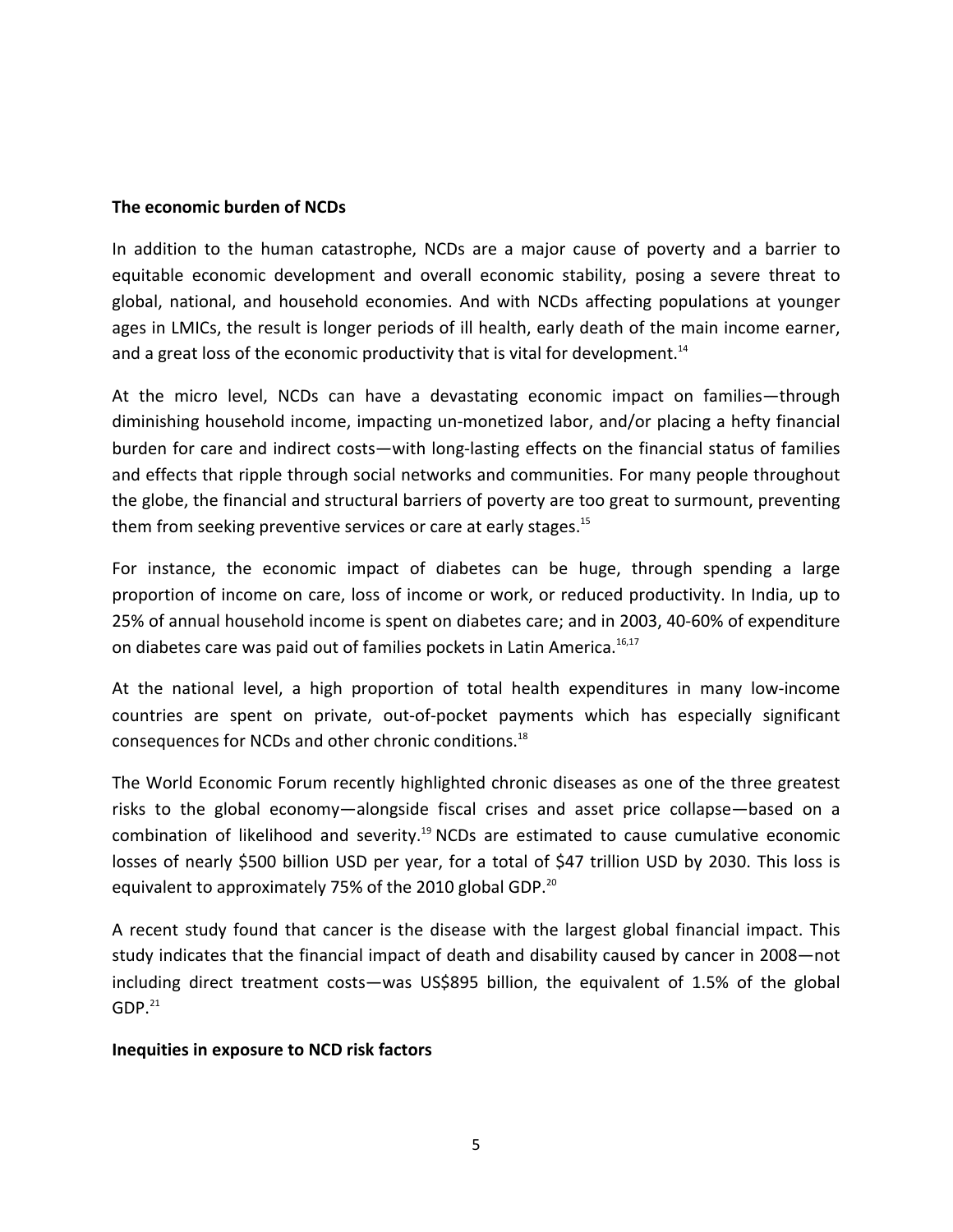Underlying social and economic conditions play a large role in the growing global NCD incidence rates and patterns, with much to be said about the causes and interventions to address these factors. However, for the purpose of this consultation, this submission will examine perhaps the main drivers behind the growing NCD burden, namely, the exposure of individuals and populations to the shared modifiable risk factors that cause these diseases: tobacco use, unhealthy diets, physical inactivity, and the harmful use of alcohol.

Distributions of NCD risk factors along the socio-economic, geographic, ethnic, and gender spectrums are locally variable products of unique and often uneven economic development histories, dietary norms, lifestyle choices, employment patterns, and other environmental factors (e.g. urban planning). Thus, generalizations are difficult to make given the relative lack of surveillance efforts and studies. Still, some important patterns emerge that are important for the discussion at hand.

Although in many LMICs exposure to some NCD risk factors, such as tobacco and unhealthy diets, is lower among poor populations, there is an increasing generalized trend towards replicating the typical pattern of health disparities in high income countries, in which vulnerable and socially disadvantaged people get sicker and die sooner as a result of NCDs than people of higher socio-economic status.<sup>22</sup>

In addition to their linkages with socio-economic status, patterns of exposure and disease incidence for NCDs are also significantly shaped by gender. There has been a feminization of NCD risk in all resource settings, with some risk factors that have been historically most prevalent among men becoming increasingly prevalent among women, including smoking, obesity, physical inactivity, and alcohol use. The increasing exposure of women to NCD risk factors, combined with the aforementioned socio-economically downward shift in NCD risk factor exposure is leading to an increased NCD burden among women in LMICs with profound implications for women's health and development.

## *Tobacco*

Tobacco is the single largest avoidable cause of death in the world, accounting for almost  $6$ million deaths each year. Smoking accounts for 6% of all female and 12% of all male deaths in the world.<sup>23</sup> Tobacco uptake within particular countries typically begins among more affluent populations, but over time becomes most prevalent among lower income populations. The latter scenario is typical of most high- and middle-income countries and is becoming increasingly common in low-income countries. Tobacco use is an especially significant burden among the poor due to the high relative costs of tobacco use to household economies and the costs of care for the wide range of tobacco related diseases. The poor may also be more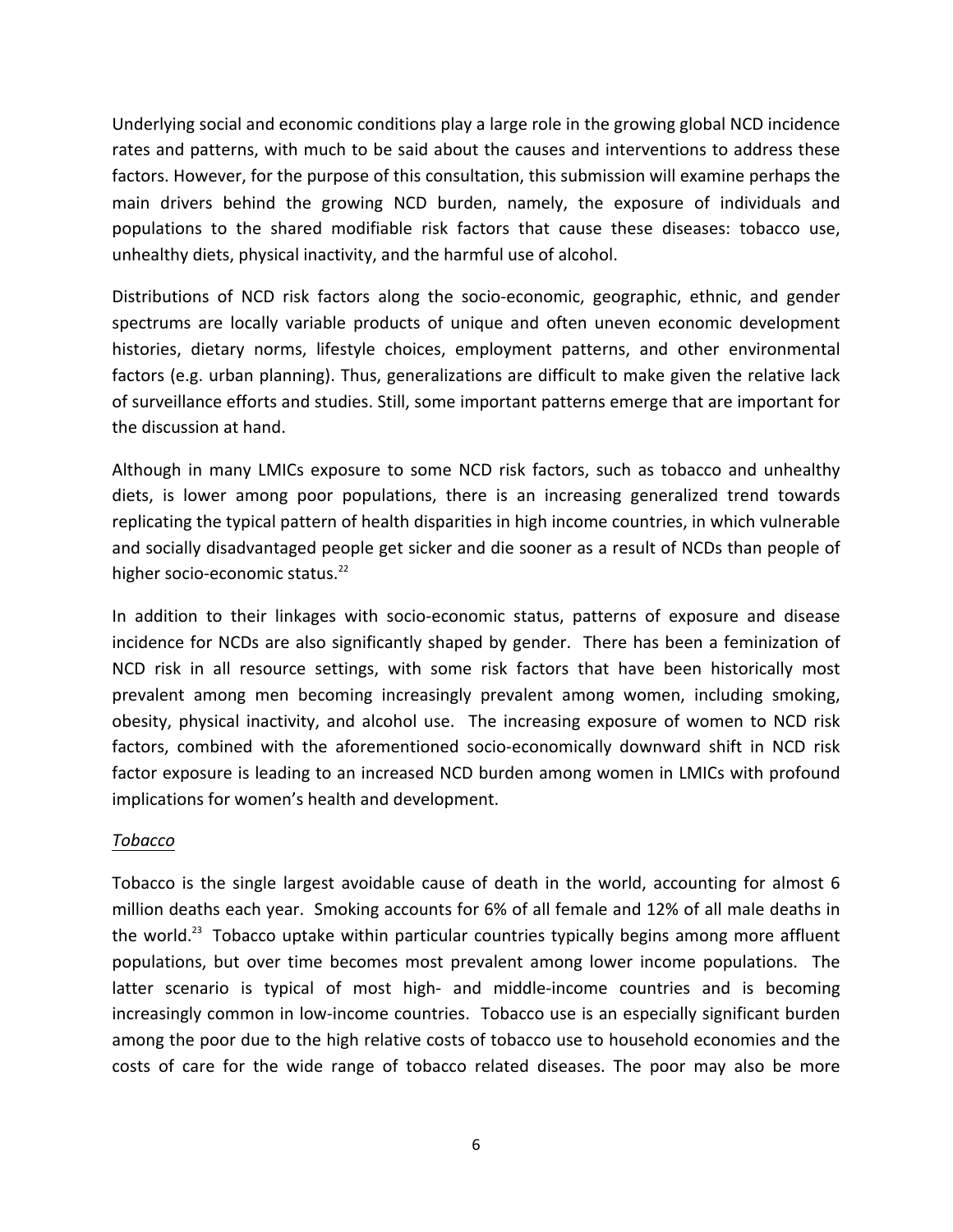strongly exposed to secondhand smoke in the workplace, and less able to negotiate smoke-free environments.

In+ 2010 an estimated 200 million adult women were smokers, with half of them being in LMICs.<sup>24</sup> WHO has estimated that from 2010 to 2025, the proportion of female smokers will rise from 12% to 20%; and that, from 2004 to 2030, deaths due to tobacco use among women are projected to increase from 1.5 million to 2.5 million.<sup>25</sup> The prevalence of smoking among women continues to be lower than among men, but women represent a growing proportion of smokers, with the prevalence of smoking among women in developing countries on the rise as they become more aggressively targeted by the tobacco industry. In 2009, it was estimated that 9% of women in developing countries smoked on a daily basis. Although tobacco consumption has begun to decline among women in most high-income countries (due to increasing awareness of the effects of tobacco use, coupled with effective tobacco control policies),<sup>26</sup> in most LMICs smoking prevalence among girls and women is alarmingly on the rise—especially in Asia and Africa.<sup>27</sup> In addition, smoking during pregnancy is on the rise in LMICs. $28$ 

Secondhand smoke also represents a significant risk to women's health, especially in social contexts where women may not be able to negotiate smoke-free spaces in workplaces and even in their own homes.<sup>29,30,31</sup> An estimated 47% of secondhand smoke deaths occur among adult women, compared to 26% in men.<sup>32</sup>

## *Unhealthy&diets*

Global dietary patterns are undergoing profound transformations through a variety of development-related changes in how food is produced, distributed and consumed. These changes also include shifts in exposure to food marketing, and altered employment/income patterns. In addition to impacting food security and malnutrition, these changes have led to the increasing adoption in all resource settings of dietary patterns that increase NCD risk (i.e. calorie-dense diets high in saturated fat, sugar, and salt, and with insufficient amounts of fruits and vegetables).

Demographic dynamics also play a role in determining the availability and access to healthy foods. In rural environments, there is much variation in the quality of diets (e.g., proportion of fruits, vegetables, and starches) due to a variety of factors (e.g., food culture, land availability/tenure, subsistence techniques, the social organization of rural labor, market engagements, availability/accessibility of industrialized foods). While some rural communities may have poor diets, others have high quality diets that are superior to those of urban residents; however, the adoption of unhealthy diets that elevate NCD risk is increasingly common in rural communities. Changing food production patterns and increasing access to,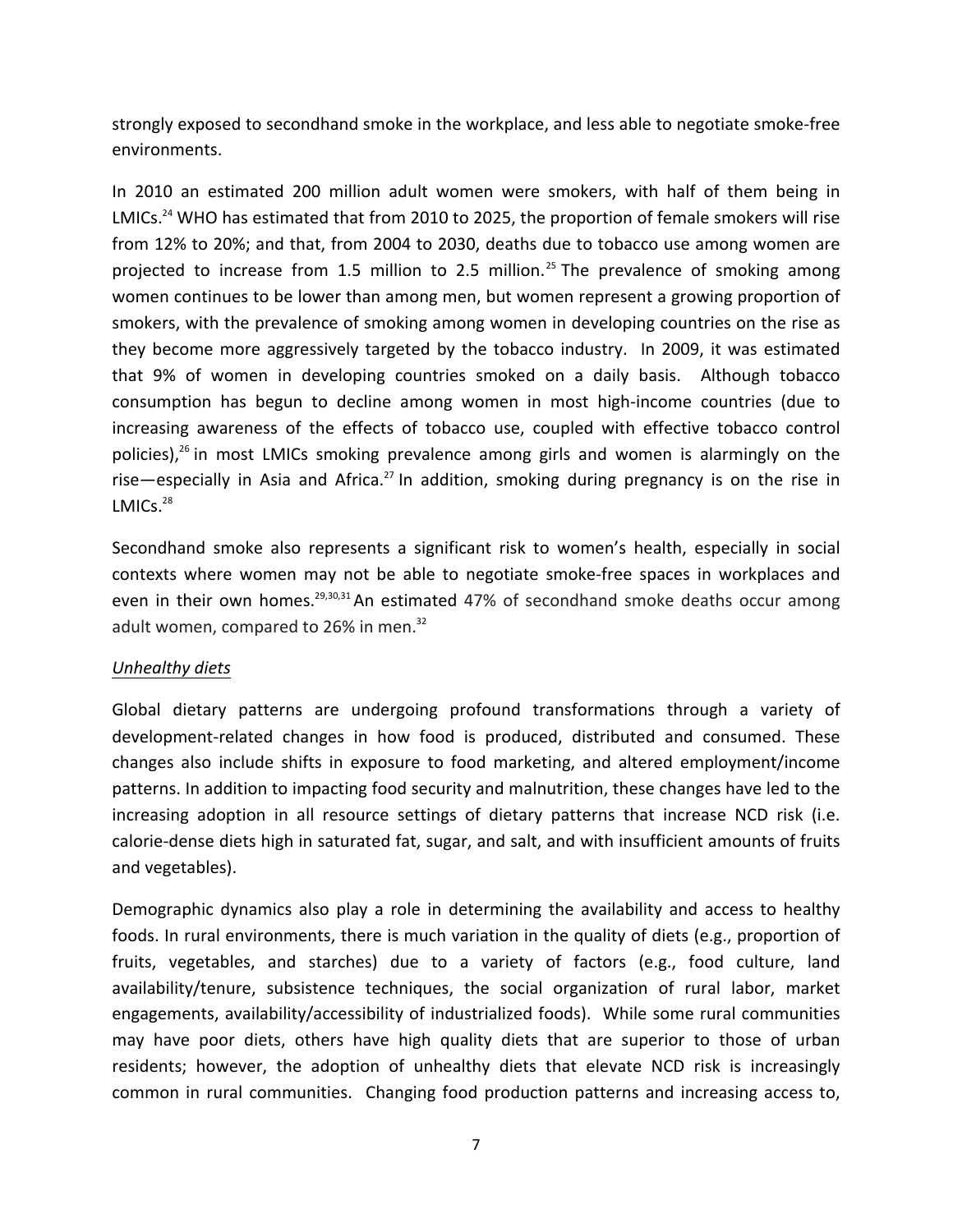and purchase of, nutritionally poor processed foods have diminished diet quality in important regards among poor rural communities in LMICs, thereby, contributing to NCD risk and prevalence in these communities.

In urban contexts, poor diets are increasingly common, especially among lower income groups in all resource settings. Barriers to adequate nutrition often disproportionately afflict the poor, including affordability, physical access, and nutritional "literacy". These barriers contribute to a rising+ NCD burden among low-income urban populations. Urban planners have increasingly given attention to equity, urban food systems, food security, and the links between urban development patterns and healthy diets.

Women's ability to choose healthy ways of life may also be more strongly constrained than men, due to economic and other factors, especially women in lower income groups. The availability and affordability of fresh fruits and vegetables and opportunities to engage in physical activities are important factors in global gender obesity patterns, and the strong socioeconomic differences in obesity among women within countries. Women typically play a crucial role in household food consumption patterns and are critical for food security and household nutritional practices.

## **Physical inactivity and obesity**

Obesity and overweight rates among vulnerable populations in developing countries are on the rise including the poor, indigenous peoples, children, and women. The growth in global obesity rates is driven by changes in diet, physical activity, and employment linked with urbanization and economic development.<sup>33</sup> In 2008, an estimated 205 million adult men (one in ten) and 297 million adult women (one in seven) worldwide were obese.<sup>34</sup> Between 1980 and 2008, the world obesity rate was found to have doubled for both men (from 4.8% to 9.8%) and women (from 7.9% to 13.8%).<sup>35</sup>

WHO estimates that, by 2015, over 30% of adult women will be obese in various LMICs, including the Middle East, Central and South America, Eastern Europe, and Africa.<sup>36</sup> Gender disparities in obesity rates tend to be more pronounced in developing countries. Obesity rates are more than two times higher for women than men in some LMICs (including South Africa, Russia, and Brazil), while other countries have smaller, yet still notable gender differences (e.g. Chile, Mexico).<sup>37</sup> Women of low socioeconomic status in high-income countries have higher rates of obesity, while obesity rates among women of low socioeconomic status are lower in LMICs.<sup>38,39,40</sup> However, obesity trends in developing countries are replicating the shift towards the poor that has occurred in most developed countries.<sup>41</sup>

## *Harmful use of alcohol*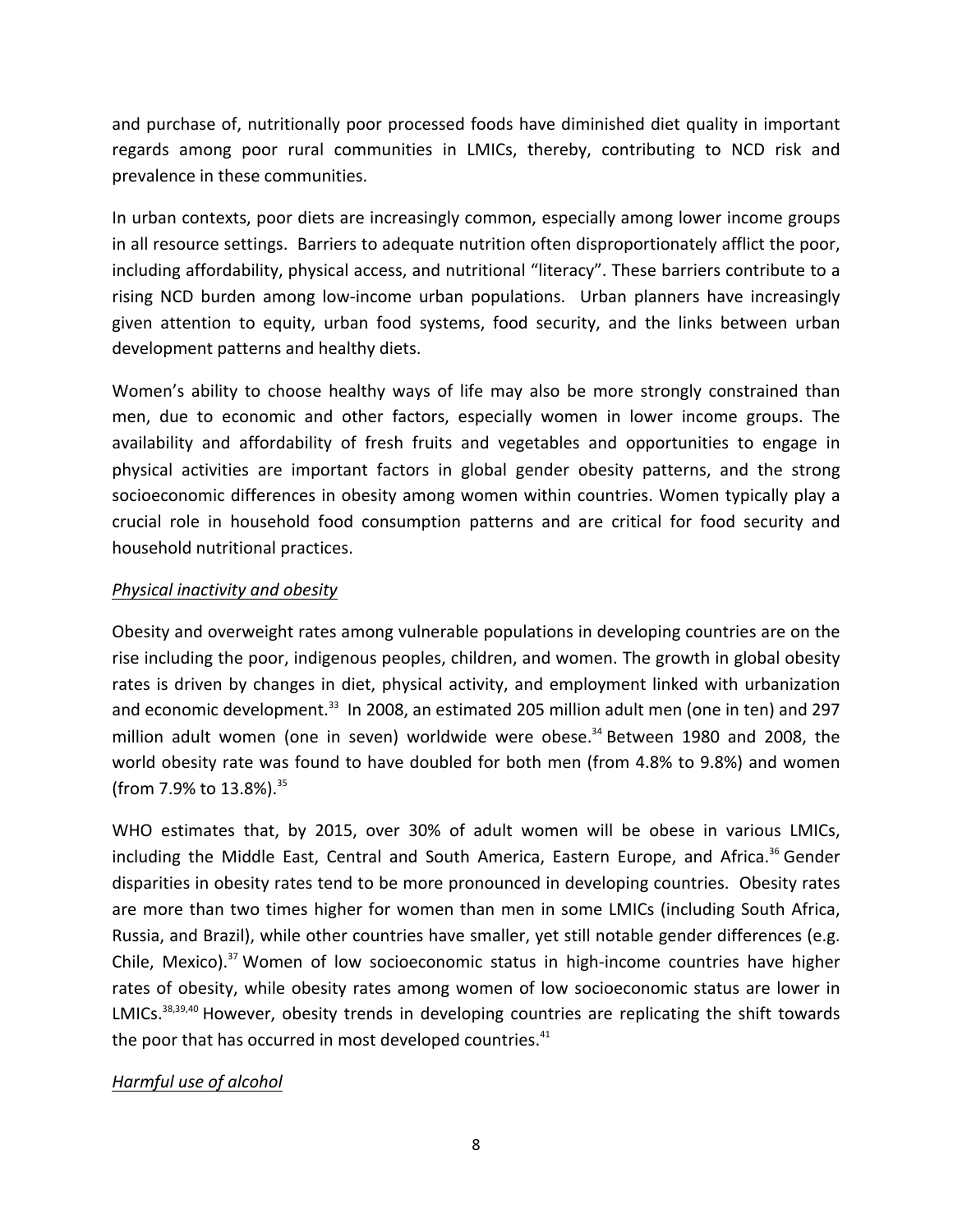The harmful use of alcohol varies widely in different cultures, countries, and regions, but globally is an import risk factor for NCDs as well as other diseases. In many countries, the harmful use of alcohol is especially prevalent among vulnerable groups, including the poor and indigenous communities.

In+2005, annual alcohol consumption was estimated to be 6.13 litres of pure alcohol per person aged 15 years or older. However, a true measure of alcohol consumption is difficult to arrive at, due to the fact that over a quarter of alcohol produced is both unrecorded and unregulated. Additionally, regions of the world with sizeable Islamic populations that abstain from the consumption of all alcohol influence global trends and ability to capture accurate data (a total of 45% of the population abstains). The highest levels of alcohol consumption are found in the developed world. Yet, data show increasing levels of alcohol-attributable mortality in middleincome countries with expanding economies. Countries with higher incomes often show lower levels of unrecorded alcohol consumption.<sup>42</sup> According to WHO, young people are notably at risk, with data indicating that 320,000 young people between the age of 15 and 29 die from alcohol-related causes (or 9% of all deaths in that age group).

The harms caused to individuals and society at-large by alcohol consumption are numerous. These include, but are not limited to, the toxicity of the individual consumer's organs and tissues; potentially diminished household income owing to loss of productivity/work absenteeism caused by alcohol consumption; increased rates of interpersonal violence; increased road traffic deaths associated with vehicle operation while impaired; and other incidents linked to heavy-drinking events.<sup>43</sup>

## Environmental NCD risk factors

While interventions addressing the main modifiable risk factors provide opportunities for greatest gains in NCD prevention, efforts for preventing exposure to environmental carcinogens, particularly among women and other vulnerable populations, are an important equity concern that reaches beyond the health sector. For example, environmental and occupational carcinogens, while playing a fairly limited role in overall cancer and NCD burden, are an important equity concern, as exposure to these typically marked by significant socioeconomic disparities.

Among the most important environmental pollutants in LMICs is indoor air pollution from unventilated stoves used for cooking and heating. Household pollution and indoor smoke from inefficient biomass and coal stoves can lead to respiratory diseases, especially among women and children. Indoor pollution from cooking with solid fuels is linked to respiratory diseases, including chronic obstructive pulmonary disease (COPD) and asthma, as well as lung cancer.<sup>44,45</sup>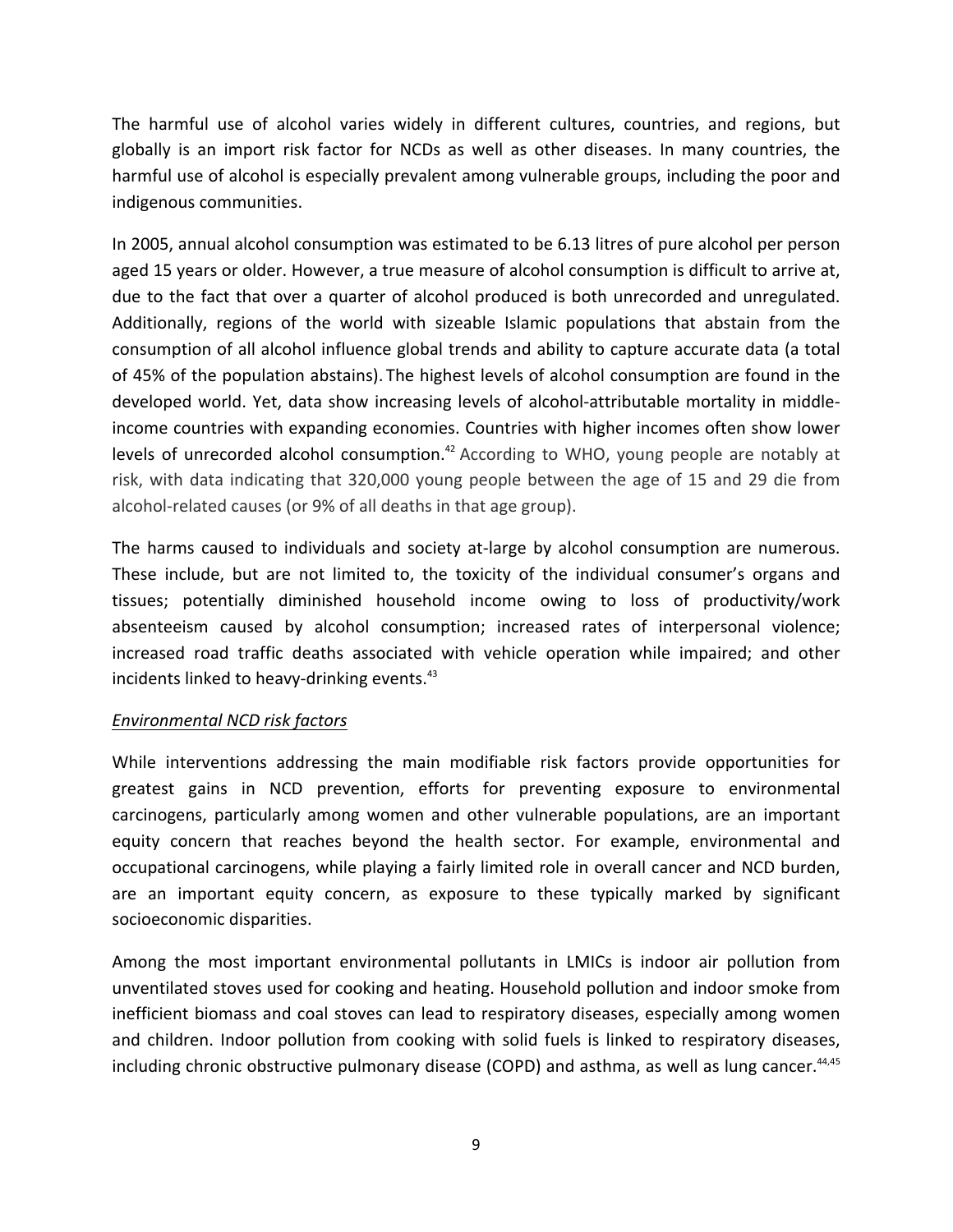Indoor air pollution from solid fuel use is responsible for almost 2 million deaths per year, with 64% of these deaths occurring in LMICs, especially in South-East Asia and Africa.<sup>46,47,48,49</sup>

Given their typical roles in domestic duties, women and girls bear the brunt of exposure to the smoke, soot and dust created by cooking with solid fuels.<sup>50</sup> Deaths linked to indoor air pollution from solid fuel use are concentrated in LMICs and among women in low-income groups (especially women in rural areas). $51$  Exposure to indoor air pollution is also linked to the more common and severe onset of adult asthma in women compared to men.<sup>52</sup>

## **Inequities in access to NCD control (screening, care, and management)**

Despite the epidemiological and economic significance of the NCD burden in the developing world and the existence of efficacious strategies to reduce incidence, morbidity, and mortality, stark inequities in access to NCD control resources prevail. For most of the developing world, NCD prevention, early detection, and treatment technologies are inaccessible. Even where these technologies are available, accessibility is delineated by severe inequities, fostering systematic disparities in outcomes that are both avoidable and unjust.<sup>53</sup>

As in the case of maternal conditions, HIV/AIDS, and other infectious diseases, access to proven NCD interventions are highly inequitable, with most people in developing countries having very limited access to effective screening, treatment, and management options. $54,55,56$  The result is disparities in health outcomes in lower income countries, and in underserved populations within countries.

In countries where more robust NCD control capacity is present (e.g., middle- and high-income countries), the accessibility of care, quality of care, diversity of care options, and infrastructure available tends to vary widely between income groups. In lower resource countries, where health systems are limited, access to NCD prevention and control among the poor and other vulnerable groups is highly limited or entirely absent. Given the chronic nature of NCDs, cost barriers can be especially prohibitive for low-income populations where healthcare is heavily dependent on out-of-pocket payments. WHO has documented the limited availability and affordability of NCD medications in developing countries.<sup>57</sup>

Substantial inequities in access to pain control are also evident, which is important for comprehensive cancer and HIV/AIDS care, as well as for the management of other diseases and conditions. Despite the fact that pain relief medications are low cost drugs on the WHO essential medicines list, access is highly limited in developing countries. Developing countries consume only 6% of the pain medicines dispensed globally and 74% of those who die in severe pain are from LMICs. Two out of three people dying of cancer in developing countries do not receive pain relief. In sub-Saharan Africa, weak health systems, regulatory restrictions, inadequate training of health care providers, concern and misperception about diversion,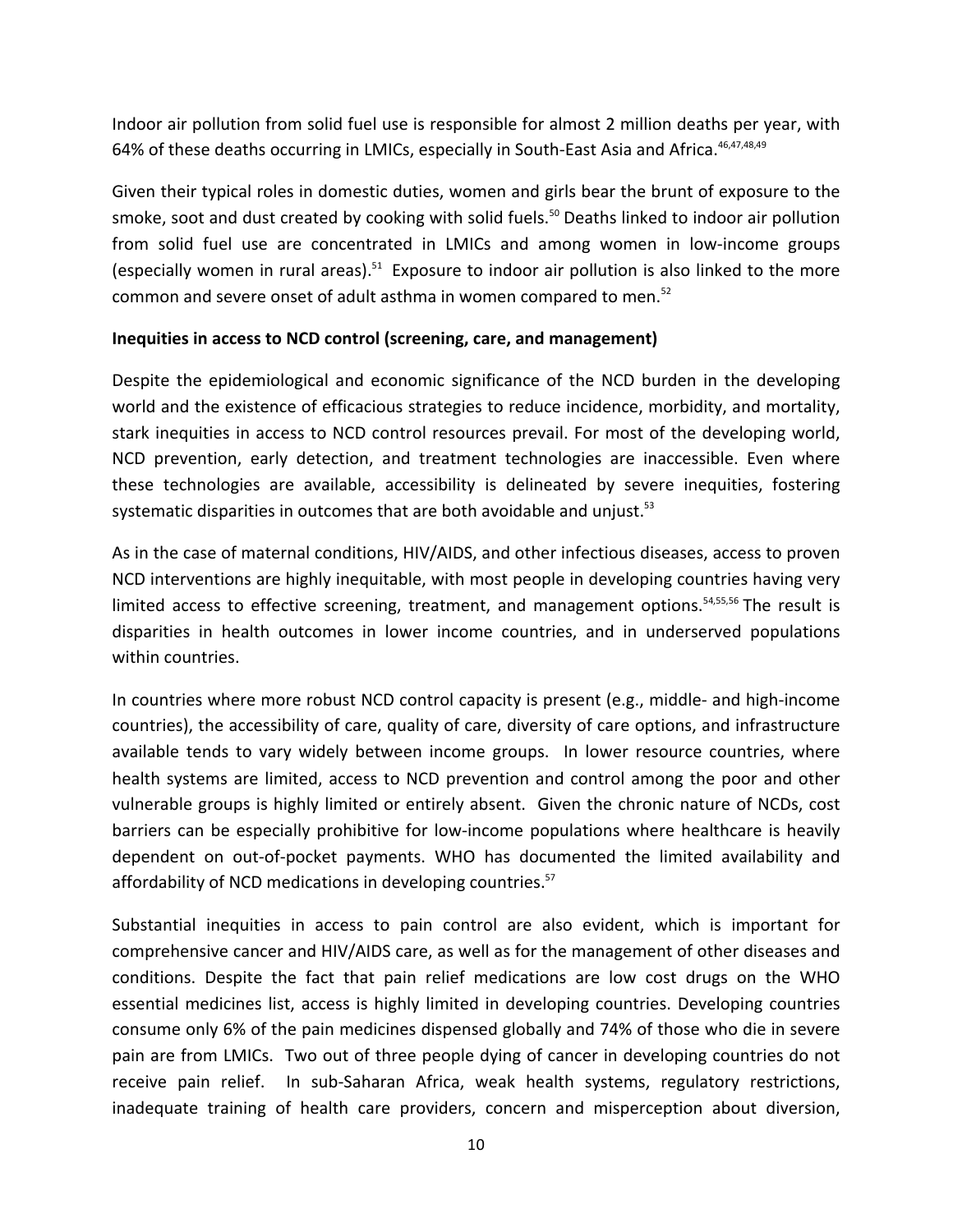addiction and abuse create barriers that keep safe, effective and inexpensive pain relief out of reach for more than 1 million people with treatable pain. $58$ 

Impoverished women living in LMICs are least likely to have access to affordable diagnosis, management, and treatment, with limited availability and access to vaccination, screening, treatment, and management for NCDs.  $59, 60, 61$  Simple, affordable and effective prevention, treatment, and care interventions are not implemented as standard care for women, while services for women outside their childbearing years remain highly limited among the poor in most developing countries. The lack of health care coverage outside of traditional women's health care focused on family planning, pregnancy, and HIV/AIDS, creates barriers to seeking secondary prevention and care for NCDs.<sup>62</sup> Services are either unavailable or inaccessible due to costs.

## **Priority actions for addressing NCDs and inequalities**

Effectively addressing NCDs in the future development framework requires an integrated approach, with special attention to reducing inequalities via efforts to both prevent and control these diseases and their risk factors. Promoting greater equity in NCD control between and within nations is important to diminish health disparities, benefit the greatest number of people, and create a broader and more sustainable impact on the global NCD burden.

Improving global NCD control is inherently an equity issue given the disjunction between the current policy/financing priorities of the global health community and the disease burden. Less than 3% of overall global development assistance for health—public and private—is allocated to preventing and controlling NCDs.<sup>63</sup> The Center for Global Development estimates that in 2007, in terms of investment relative to disease burden, there is an alarming disconnect between development assistance and NCD burden relative to communicable diseases (investments were US\$0.78/DALY attributable to NCDs, compared to \$23.9/DALY attributable to HIV, TB, and malaria).

Currently, a process is being defined for a global monitoring framework for NCDs with voluntary targets and options are being explored for a global coordinating mechanism. In addition, a new Global Action Plan for NCDs is being developed for 2013 to 2020. These processes will help address the NCD disparities faced by countries and should provide the foundation and the monitoring mechanism for NCDs within the post-2015 development agenda. A robust multisectoral NCD framework with strong support, buy-in, and uptake from Member States, diverse UN agencies, and other multilateral institutions is an important pillar for addressing the NCD burden and its equity components within future development goals, targets, and indicators.

## Key priorities for addressing NCD inequities include: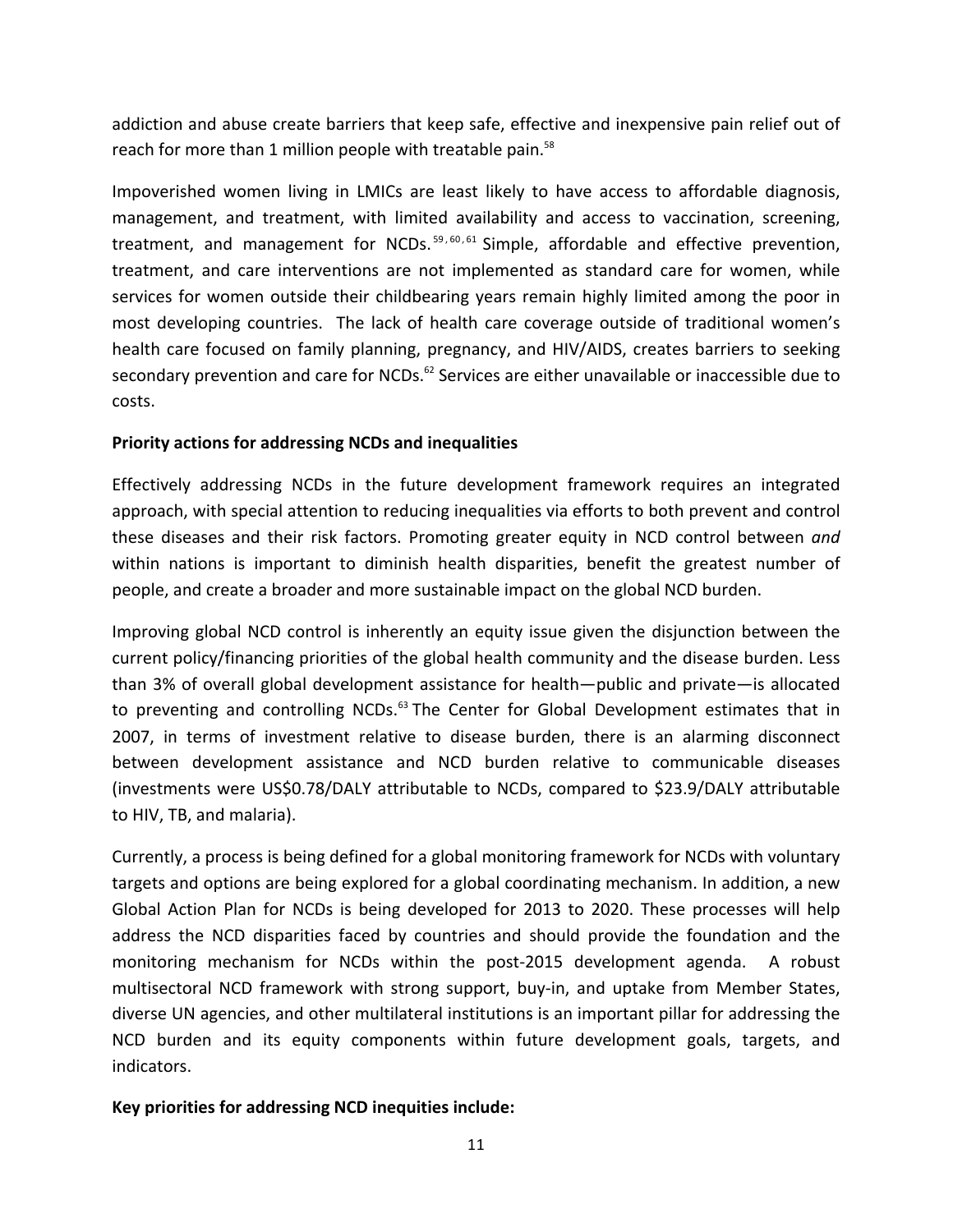• Strengthened frameworks and surveillance systems that capture inequities: Highlighting equity concerns in goals, targets, and indicators for NCDs will help drive solutions that promote equitable development frameworks (e.g. universal access to health and social protection mechanisms). NCD and other health targets and indicators could be fortified by greater reflection of inequalities through surveillance that captures sex, income/wealth, and rural-urban disaggregation.

There is a need for targets that move beyond average outcomes and aim to improve the health status of those in marginalized social groups. The MDG targets have not adequately incorporated health equity concerns since they are "stated in terms of societal averages—meaning that a country may be able to achieve MDG targets related to health ... while failing to improve the health status of the worst-off groups." $64$ 

• **Increased resource mobilization:** Policies and financial support for the development and implementation of evidence-based, resource-appropriate NCD prevention and control strategies can reduce the significant social and economic impacts of the disease and play a crucial role in promoting the development of more efficient and sustainable health systems, as well as being essential to fostering sustainable economic development. There is a need to "take steps to balance the global response to both communicable diseases and NCDs."<sup>65</sup>

Given the profound role that global development goals, targets, and indicators have in global health priorities and resource allocation decisions, incorporating NCDS and setting "firm targets for controlling these diseases are important steps toward more fully addressing the world's leading causes of death and disability." $66$ 

- Strengthened multisectoral partnerships and frameworks: There is an important need for the development of robust, adequately-resourced, and empowered global partnerships and frameworks for NCD prevention and control that more strongly engage other relevant sectors. Stronger awareness of, commitment to, and integration of NCDs within other UN agencies and existing global multisectoral platforms and frameworks for health, sustainable development, and poverty eradication is needed.
- **Universal health care access:** Equitable access to health care is a prerequisite for equitable and sustainable development. It is vital that health systems strengthening efforts ensure more equitable access to acute *and* chronic care to ensure equity and rights to health. Health systems are needed that offer a wider range of care, with special attention the health needs of vulnerable populations (e.g. women, children, indigenous peoples). Health care models with high out-of pocket expenses are particularly detrimental to vulnerable peoples facing chronic conditions. Increased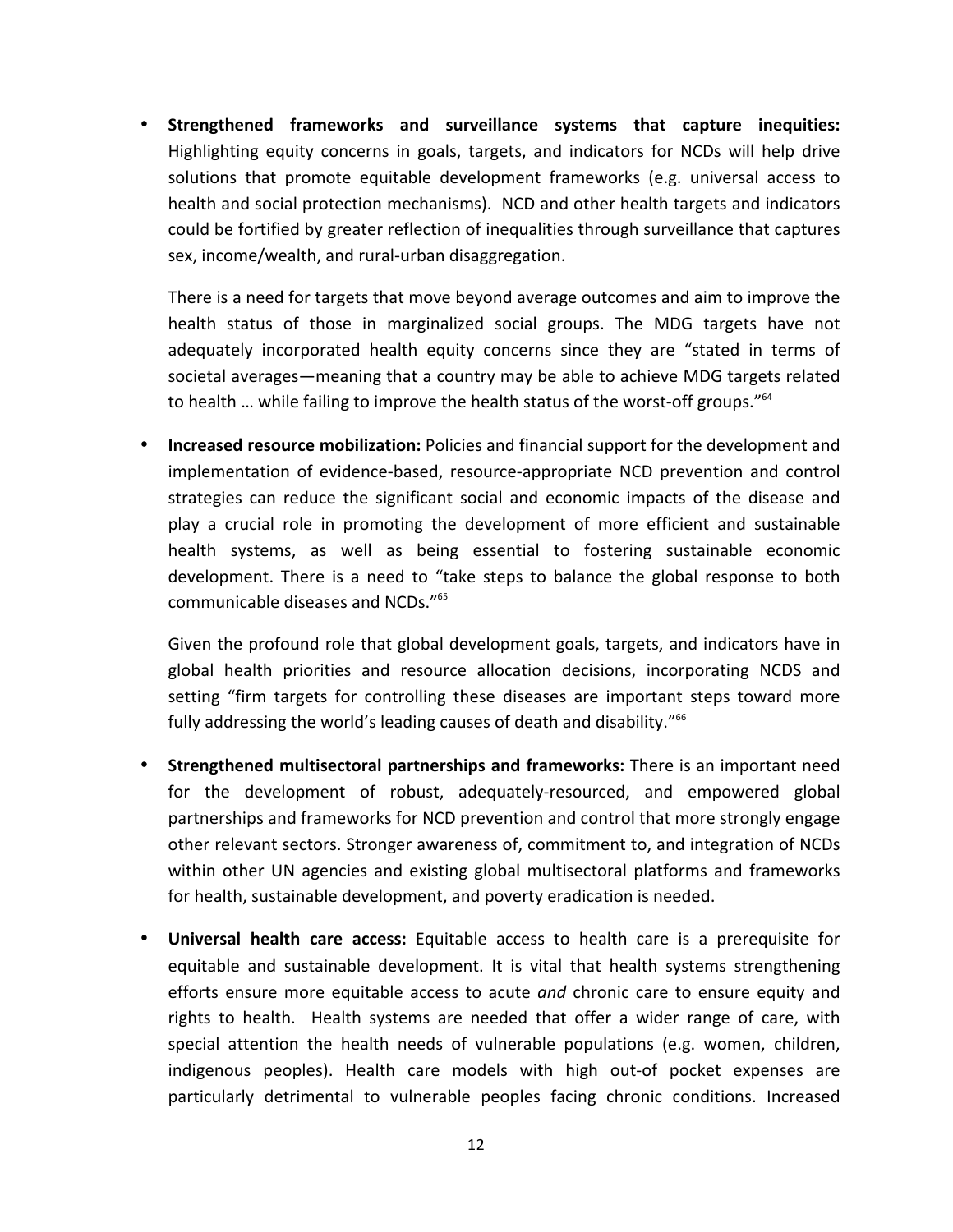access to essential drugs and technologies is vital for prevention and treatment of  $NCDs.$   $67$ 

#### **NCDs and the strengthening of development**

Integrating these NCD priorities will support wider global development goals. Attention to the importance and challenge of NCDs can guide the development of policy instruments targeting structural factors that undermine equality of outcomes (e.g. policies to support social protection programs and widely accessible basic services for education, health, food, housing and social security). Better access to quality education, health services, and other resources can help poor and excluded people be better equipped to contribute to economic growth and care for their children.<sup>68</sup>

NCD prevention efforts can also complement interventions to ensure environmental sustainability through promoting biodiversity-friendly, sustainable food production, promoting green urban development, limiting production of and exposure to air and water pollution, and limiting occupational exposure to toxic compounds, among other measures. Given the important links between urbanization and decreases in physical activity, transformation and impoverishment of dietary quality, air pollution, and health disparities, NCD prevention and control is a vital component of urban sustainable development policies and programs. Similarly, attention to NCD prevention is important in developing urban planning and transportation policies and plans that promote health, environmental, and economic goals.

The Rio+20 Outcome Document (*The Future We Want*) acknowledges that the "goals of sustainable development can only be achieved in the absence of a high prevalence of debilitating communicable and non-communicable diseases" and that the "global burden and threat of non-communicable diseases constitutes one of the major challenges for sustainable development in the twenty-first century" and commits to "strengthen health systems towards the provision of equitable, universal coverage and promote affordable access to prevention, treatment, care and support related to non-communicable diseases, especially cancer, cardiovascular diseases, chronic respiratory diseases and diabetes."<sup>69</sup>

As the global community evaluates the strengthens and weaknesses of past development efforts, gauges current and emerging development challenges, and reflects upon the future we want, equity in economic development and health needs to be at forefront. At the same time, the magnitude of the NCD burden, future projections in demographic and lifestyle changes among vulnerable populations (e.g. aging populations, increasing urbanization, changing dietary and physical activity patterns), the inequitable impacts of NCDs in vulnerable groups, the inadequacy of current policy and investments for NCD prevention and control, and the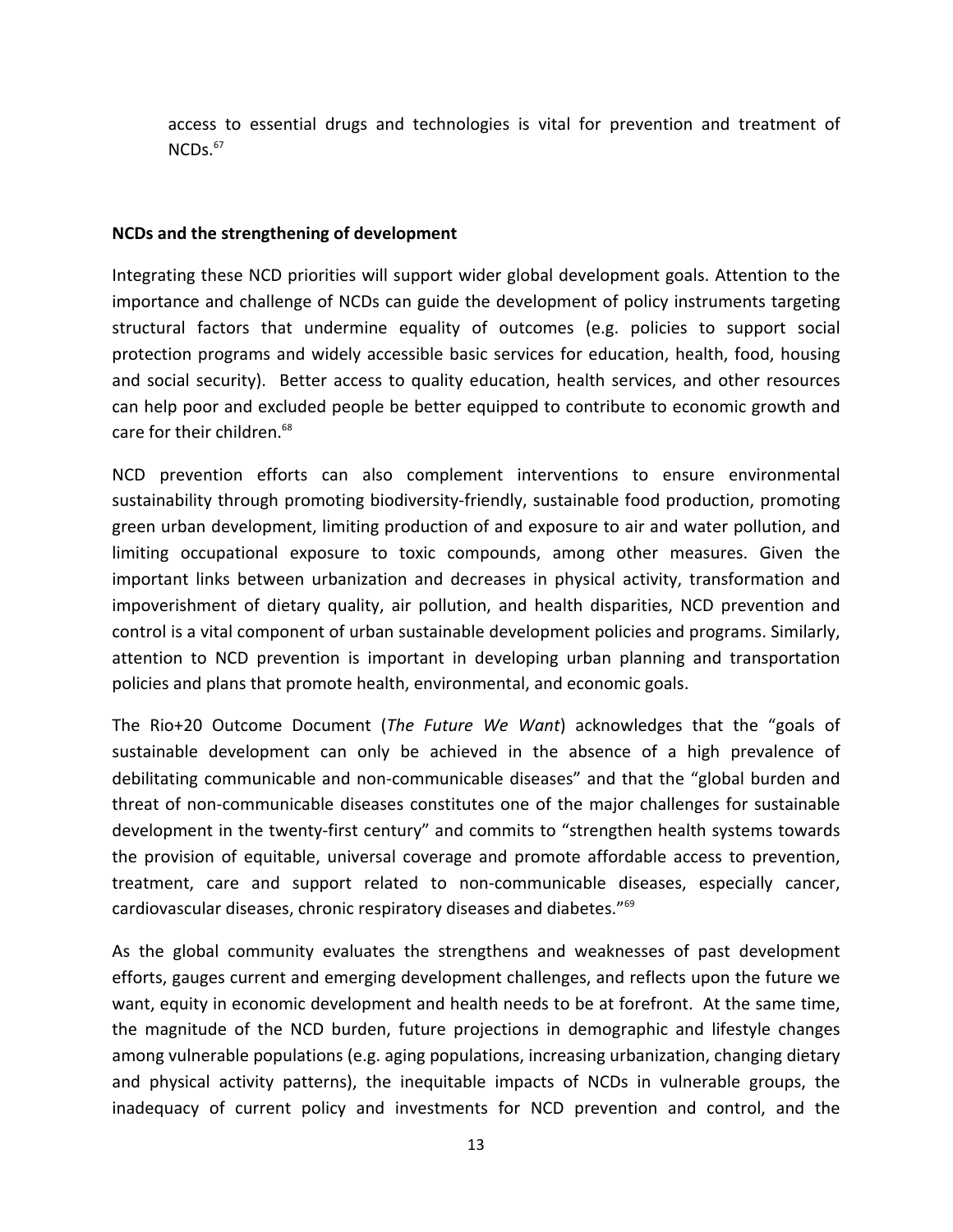necessity of multisectoral efforts to address these challenges, have raised the stakes and urgency of effectively acknowledging and tackling the NCD epidemic. Therefore, NCD prevention and control must be an important part of a post-2015 agenda in which equity is central.

#### **References**

<sup>2</sup> Seffrin, John R., David Hill, Werner Burkart, Ian Magrath, Rajendra A Badwe, Twalib Ngoma, Alejandro Mohar, and Nathan Grey. It Is Time to

 $<sup>5</sup>$  Ibid</sup>

++++++++++++++++++++++++++++++++++++++++++++++++++++++++++++

<sup>10</sup> Seffrin, John R., David Hill, Werner Burkart, Ian Magrath, Rajendra A Badwe, Twalib Ngoma, Alejandro Mohar, and Nathan Grey. It Is Time to Include Cancer and Other Noncommunicable Diseases in the Millennium Development Goals. CA Cancer J Clin 2009; 59: 282-284

<sup>11</sup> WHO. 2011. *Global status report on noncommunicable diseases*. Geneva, World Health Organization.

12 World Health Organization. 2011. *Global status report on noncommunicable diseases* 

<sup>13</sup> International Diabetes Federation, Diabetes Atlas: 5th Edition (2011)

<sup>15</sup> Farmer P et al. 2010. Expansion of cancer care and control in countries of low and middle income: a call to action. *Lancet* 376: 1186–93.

<sup>16</sup> Mahal A, Karn A, Engleau M (2010), *The Economic Implications of Noncommunicable Disease for India, World Bank, Washington D.C.* 

<sup>17</sup> Barceló A, Aedo C, Rajpathak S, et al. 'The cost of diabetes in Latin America and the Caribbean,' *Bull World Health* Organ, 81:1, 29-27 (2003)

<sup>18</sup> Labonté, Ronald and Ted Schrecker. 2007. Globalization and social determinants of health: Promoting health equity in global governance (part 3 of 3). *Globalization and Health* 3(7): 1-15

<sup>19</sup> *Global&Risks&2010&A&Global&Risk&Network&Report*.+A+World+Economic+Forum+Report+(2010).

- <sup>20</sup> World Economic Forum and Harvard School of Public Health, *The Global Economic Burden of Non-communicable Disease,* September 2011.
- <sup>21</sup> American Cancer Society and LIVESTRONG, *Global Economic Cost of Cancer*, 2011
- <sup>22</sup> WHO. 2011. Global status report on noncommunicable diseases. Geneva, World Health Organization.
- $23$  Ibid.
- <sup>24</sup> Eriksen, Michael, Judith Mackay, and Hana Ross. 2012. *The Tobacco Atlas: 4th Edition*. Atlanta, GA: American Cancer Society.

<sup>25</sup> NCD Alliance. 2011. Non-communicable Diseases: A priority for women's health and development.

- <sup>26</sup> WHO. 2009. *Report on the global tobacco epidemic, 2009: implementing smokefree environments*. Geneva, World Health Organization.
- <sup>27</sup> Shafey O, Dolwick S, Guindon GE. 2003. *Tobacco control country profiles*, 2nd edn. Atlanta: American Cancer Society.

<sup>28</sup> Partnership for Maternal, Newborn & Child Health. 2001. PMNCH *Knowledge Summary 15-Non-communicable diseases*.

<sup>29</sup> WHO. 2010. *Gender, women, and the tobacco epidemic*. Geneva, Switzerland: World Health Organization.

<sup>30</sup> Hirayama, T. 1981. Non-smoking wives of heavy smokers have a higher risk of lung cancer: a study from Japan. *British Medical Journal (Clin Res&Ed)* 282: 183.

<sup>31</sup> Fontham ET, Correa P, Reynolds P, Wu-Williams A, Buffler PA, Greenberg RS, Chen VW, Alterman T, Boyd P, Austin DF, Liff J. 1994.

Environmental tobacco smoke and lung cancer in nonsmoking women: A multicenter study. JAMA 271:1752–9.

<sup>32</sup> Eriksen, Michael, Judith Mackay, and Hana Ross. 2012. The Tobacco Atlas: 4th Edition. Atlanta, GA: American Cancer Society.

33 Moore, Spencer, Justin N. Hall, Sam Harper, and John W. Lynch. 2010. Global and National Socioeconomic Disparities in Obesity, Overweight, and Underweight Status. Journal of Obesity 2010.

<sup>34</sup> Mariel M Finucane, Gretchen A Stevens, Melanie J Cowan, Goodarz Danaei, John K Lin, Christopher J Paciorek, Gitanjali M Singh, Hialy R Gutierrez, Yuan Lu, Adil N Bahalim, Farshad Farzadfar, Leanne M Riley, and Majid Ezzati. 2011. National, regional, and global trends in bodymass index since 1980: systematic analysis of health examination surveys and epidemiological studies with 960 country-years and 9-1 million participants. The Lancet 377 (9765): 557 - 567.

<sup>35</sup> Mariel M Finucane, Gretchen A Stevens, Melanie J Cowan, Goodarz Danaei, John K Lin, Christopher J Paciorek, Gitanjali M Singh, Hialy R Gutierrez, Yuan Lu, Adil N Bahalim, Farshad Farzadfar, Leanne M Riley, and Majid Ezzati. 2011. National, regional, and global trends in bodymass index since 1980: systematic analysis of health examination surveys and epidemiological studies with 960 country-years and 9-1 million participants. The Lancet 377 (9765): 557 - 567.

<sup>36</sup> Anne McTiernan, Peggy Porter and John D. Potter. 2008 Breast cancer prevention in countries with diverse resources. Cancer Supplement: Guidelines for International Breast Health and Cancer Control-Implementation 113 (S8).

<sup>37</sup> Franco Sassi. 2010. Obesity and the Economics of Prevention: FIT NOT FAT. OECD.

<sup>38</sup> World Cancer Research Fund / American Institute for Cancer Research. Policy and Action for Cancer Prevention. 2009. Food, Nutrition, and Physical Activity: a Global Perspective .Washington DC: AICR.

<sup>39</sup> Franco Sassi. 2010. *Obesity and the Economics of Prevention: FIT NOT FAT.* OECD.

<sup>40</sup> Spencer Moore, Justin N. Hall, Sam Harper, and John W. Lynch. 2010. Global and National Socioeconomic Disparities in Obesity, Overweight, and Underweight Status. Journal of Obesity 2010.

 $^1$  2011. UN Political Declaration of the High-level Meeting on the Prevention and Control of Non-communicable Diseases. A/Res/66/2

Include Cancer and Other Noncommunicable Diseases in the Millennium Development Goals. CA Cancer J Clin 2009; 59: 282-284

<sup>3</sup> http://whqlibdoc.who.int/publications/2009/9789241597418\_eng.pdf

 $^4$  WHO. 2008. The global burden of disease: 2004 update. WHO Press, Geneva Switzerland.

 $6$  Ibid

 $^7$  http://whqlibdoc.who.int/publications/2009/9789241597418\_eng.pdf

 $8$  http://whqlibdoc.who.int/publications/2009/9789241597418\_eng.pdf

<sup>9</sup> http://whqlibdoc.who.int/publications/2009/9789241597418\_eng.pdf

<sup>&</sup>lt;sup>14</sup> Mackay, Judith, Ahmedin Jemal, Nancy C. Lee, D. Maxwell Parkin. (2006) The Cancer Atlas. American Cancer Society.